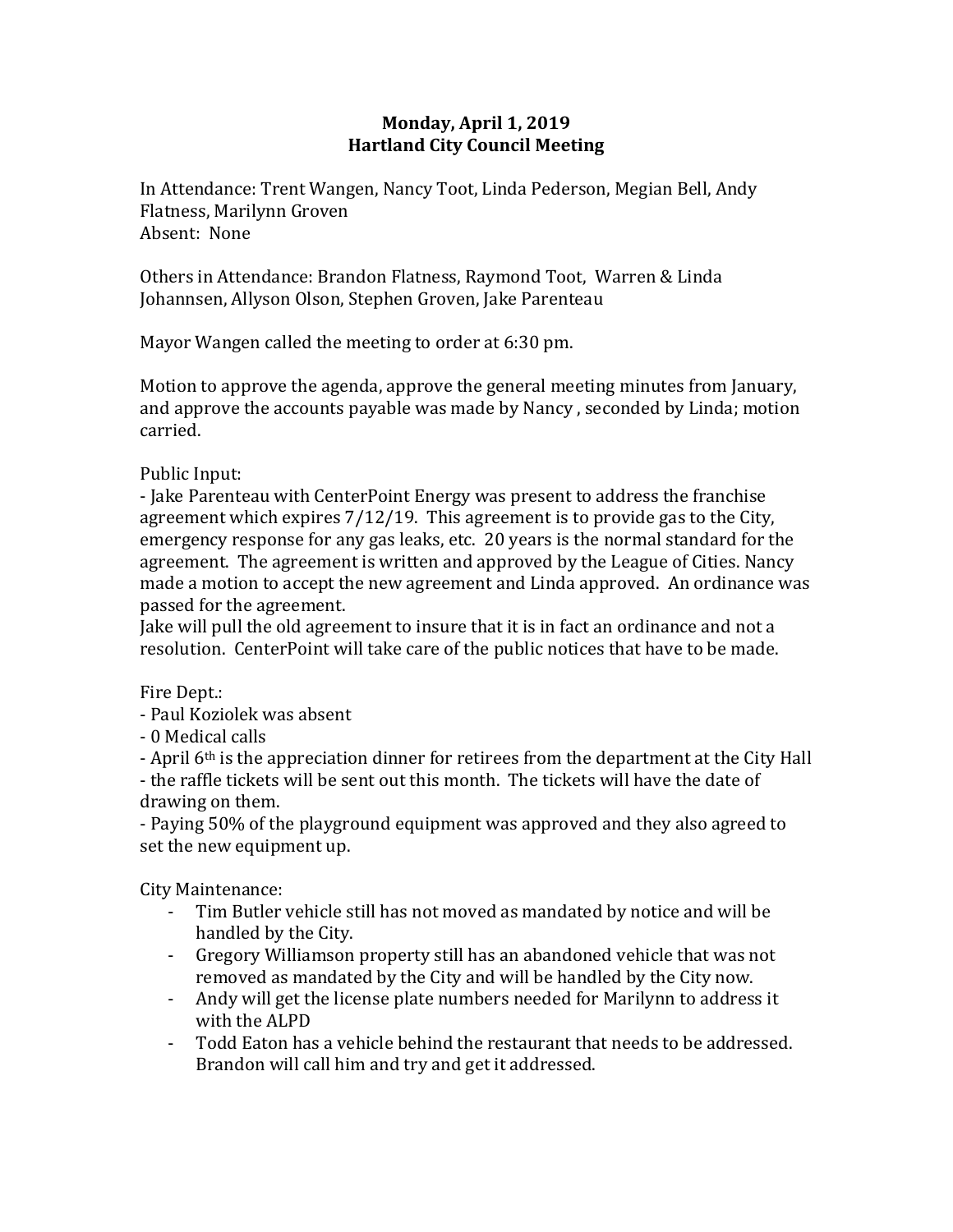- Duane Miller's property on 721 Broadway has an abandoned vehicle that needs to have a letter sent and we will give them until May 15th to get it taken care of
- Todd Lee at 502 Willow St has an abandoned pickup that will have a letter sent out giving him until May 15<sup>th</sup> also to get it taken care of.
- Trisha and Craig Lestrud at 507 Morin St have 2 old motorhomes in their back yard that need to be removed by May 15th with the same letter being issued.
- Park Equipment has been ordered and will be in last week of April or first week of May
- Andy is getting price on chip sealing the streets from Pearson Bros
- Andy will be putting the new benches out in the next couple of weeks
- Mike's bench will be put outside of City Hall
- The plaques will be placed on the benches immediately.
- Andy mentioned tiling the outfield at the ball park once little league is over. He will get pricing and it will be addressed at a later meeting
- Andy mentioned the gas issues with the local gas station and suggests that we use a different station. Andy will address getting a barrel from Freeborn County Coop put at the City garage.
- Andy has been trimming the trees along the roadways and will continue with the necessary trimming
- A chain link fence at 618 Lincoln owned by Thelma W Johnson needs to be moved in further onto the property as it is too close to the right of way. A letter will be sent informing her of the necessary changes once the ordinance has been clarified as to distance required. A polite request will be made originally for her to move it as needed.
- The crushed rock for the pond road will be done as soon as weather allows.

## City Clerk Updates:

-City wide rummage sales will be held on April 27th. Cost is \$5 per household which helps cover the cost of advertising. Letters went out with the water bill stating that all rummage sales that weekend will be required to pay the \$5. Linda Pederson stated that this will be her last year handling the event.

-2 water shutoffs will be done by Andy Thursday morning. One is at 512 Johnson and the other is at 604 Barker St

-The new printer will be here this week

## Council Concerns:

-Megian Bell spoke with Matt Staloch to head the playground equipment project. She will also reach out to the 4H for beautification once it is assembled. The City Clerk will have to be sure and notify the insurance company once it is complete. The old equipment will be disposed of. She is still waiting on possible public donations to come in. Olson Excavating will donate the sand.